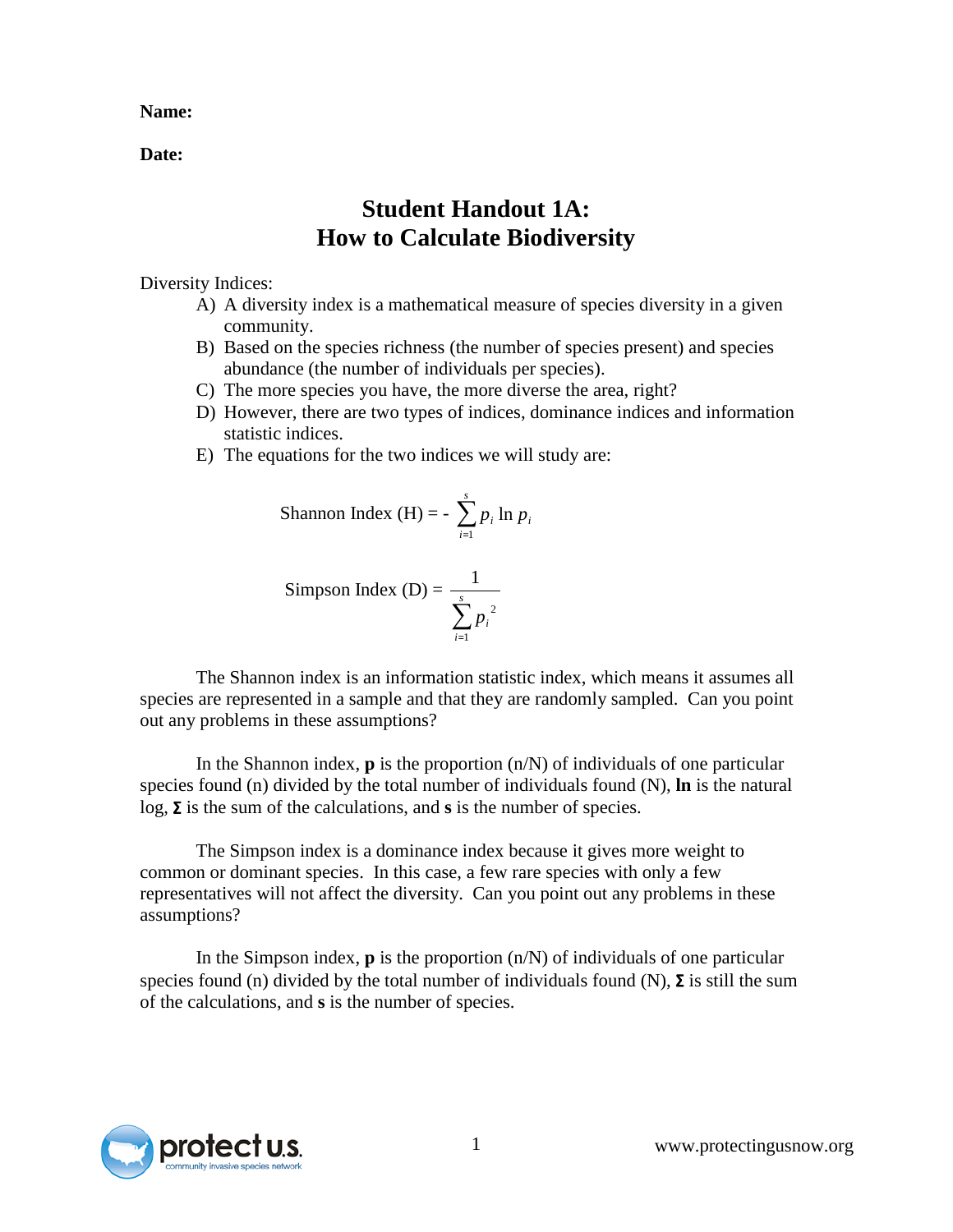| order                      | description        | number of<br><i>individuals</i> | n/N   | $p_i$ | $\mathbf{p_i}^2$ | $\ln p_i$ | $p_i \ln p_i$ |
|----------------------------|--------------------|---------------------------------|-------|-------|------------------|-----------|---------------|
|                            |                    | (n)                             |       |       |                  |           |               |
| Orthoptera                 | green with         | 6                               | 6/27  | 0.222 | 0.049            | $-1.505$  | $-0.334$      |
| (grasshopper)              | red legs           |                                 |       |       |                  |           |               |
| Orthoptera                 | brown with         | 5                               | 5/27  | 0.185 | 0.034            | $-1.687$  | $-0.312$      |
| (grasshopper)              | a yellow<br>stripe |                                 |       |       |                  |           |               |
| Lepidoptera<br>(butterfly) | large, blue        |                                 | 1/27  | 0.037 | 0.001            | $-3.297$  | $-0.122$      |
| Lepidoptera<br>(butterfly) | small, blue        | 3                               | 3/27  | 0.111 | 0.012            | $-2.198$  | $-0.244$      |
| Coleoptera (beetle)        | red & blue         | 12                              | 12/27 | 0.444 | 0.198            | $-0.812$  | $-0.360$      |

Let's look at an example. Area 1 was sampled and the following specimens were collected.

**s** (number of species) = 5 **N** (total number of individuals) = 27 **Σ** (sum) of  $\mathbf{p_i}^2$  (n/N)<sup>2</sup> = 0.294

**Σ** (sum) of  $\mathbf{p_i} \ln \mathbf{p_i} = -1.372$ 

 $H = -(-0.334 + -0.312 + -0.122 + -0.244 + -0.360) = 1.372$ 

 $D = 1/(0.049 + 0.034 + 0.001 + 0.012 + 0.198) = 1/0.294 = 3.4$ 

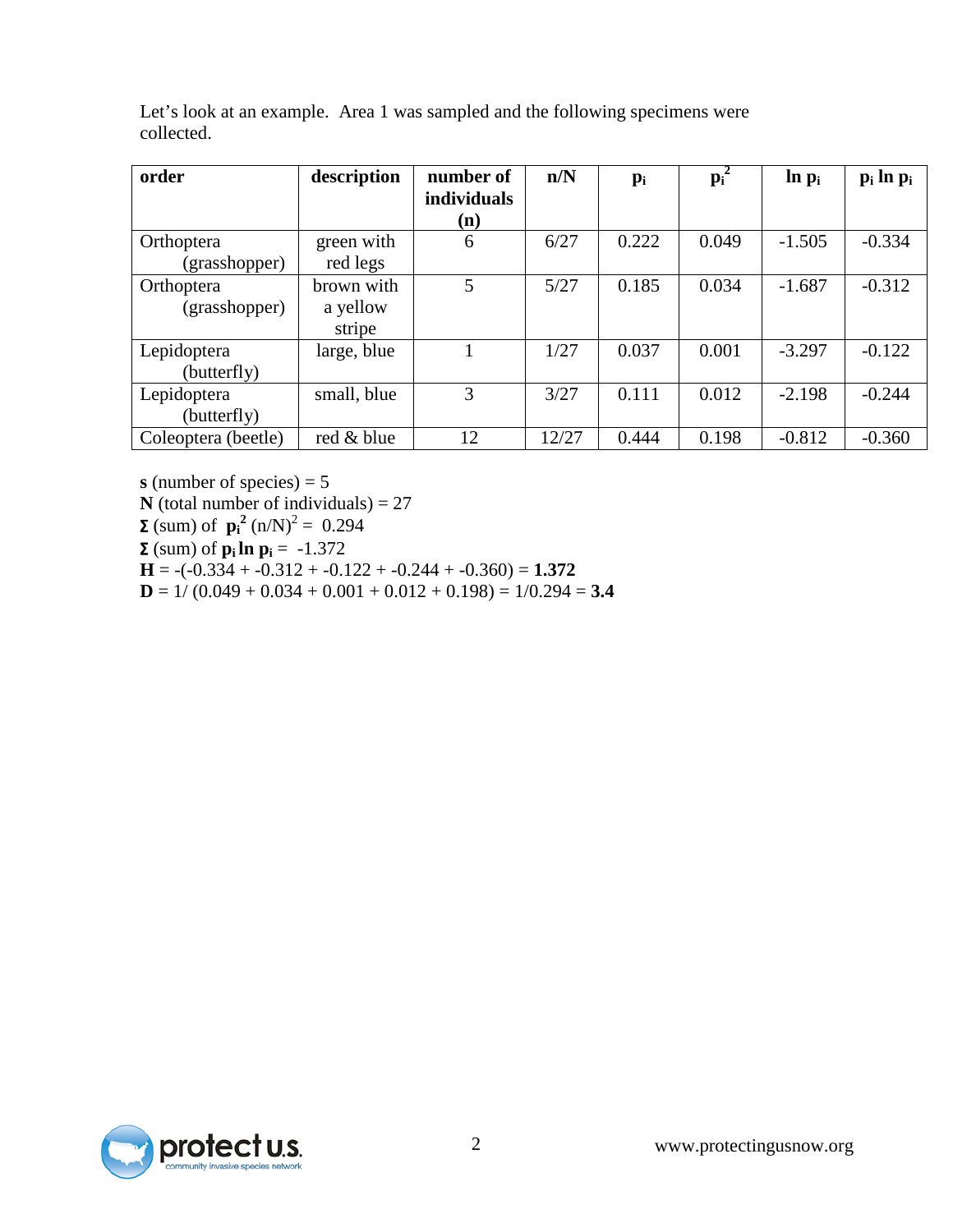| order             | descripti | number of          | n/N   | $p_i$ | $p_i^2$ | $\ln p_i$ | $p_i \ln p_i$ |
|-------------------|-----------|--------------------|-------|-------|---------|-----------|---------------|
|                   | on        | <i>individuals</i> |       |       |         |           |               |
|                   |           | (n)                |       |       |         |           |               |
| Hymenoptera       | black     | 12                 | 12/91 | 0.132 | 0.017   | $-2.025$  | $-0.267$      |
| (wasp)            |           |                    |       |       |         |           |               |
| Hymenoptera       | purple    | 21                 | 21/91 | 0.231 | 0.053   | $-1.465$  | $-0.338$      |
| (wasp)            |           |                    |       |       |         |           |               |
| Hymenoptera (bee) | striped   | 5                  | 5/91  | 0.055 | 0.003   | $-2.900$  | $-0.160$      |
| Orthoptera        | green     | 25                 | 25/91 | 0.245 | 0.060   | $-1.406$  | $-0.345$      |
| (grasshopper)     | with red  |                    |       |       |         |           |               |
|                   | legs      |                    |       |       |         |           |               |
| Orthoptera        | brown     | $\overline{2}$     | 2/91  | 0.022 | 0.0004  | $-3.817$  | $-0.084$      |
| (grasshopper)     | with a    |                    |       |       |         |           |               |
|                   | yellow    |                    |       |       |         |           |               |
|                   | stripe    |                    |       |       |         |           |               |
| Lepidoptera       | large,    | 17                 | 17/91 | 0.187 | 0.035   | $-1.677$  | $-0.314$      |
| (butterfly)       | blue      |                    |       |       |         |           |               |
| Lepidoptera       | small,    | 9                  | 9/91  | 0.099 | 0.010   | $-2.313$  | $-0.229$      |
| (butterfly)       | blue      |                    |       |       |         |           |               |

These are the specimens collected from Area 2.

**s** (number of species) = 7

**N** (total number of individuals) =  $91$ 

**Σ** (sum) of  $\mathbf{p_i}^2$  (n/N)<sup>2</sup> = 0.179

**Σ** (sum) of  $p_i ln p_i = -1.736$ 

 $H = -(-0.267 + -0.338 + -0.160 + -0.345 + -0.084 + -0.314 + -0.229) = 1.736$ **D** =  $1/(0.017 + 0.053 + 0.003 + 0.060 + 0.00004 + 0.035 + 0.010) =$  **5.59** 

Which area is more diverse? The bigger number is more diverse.